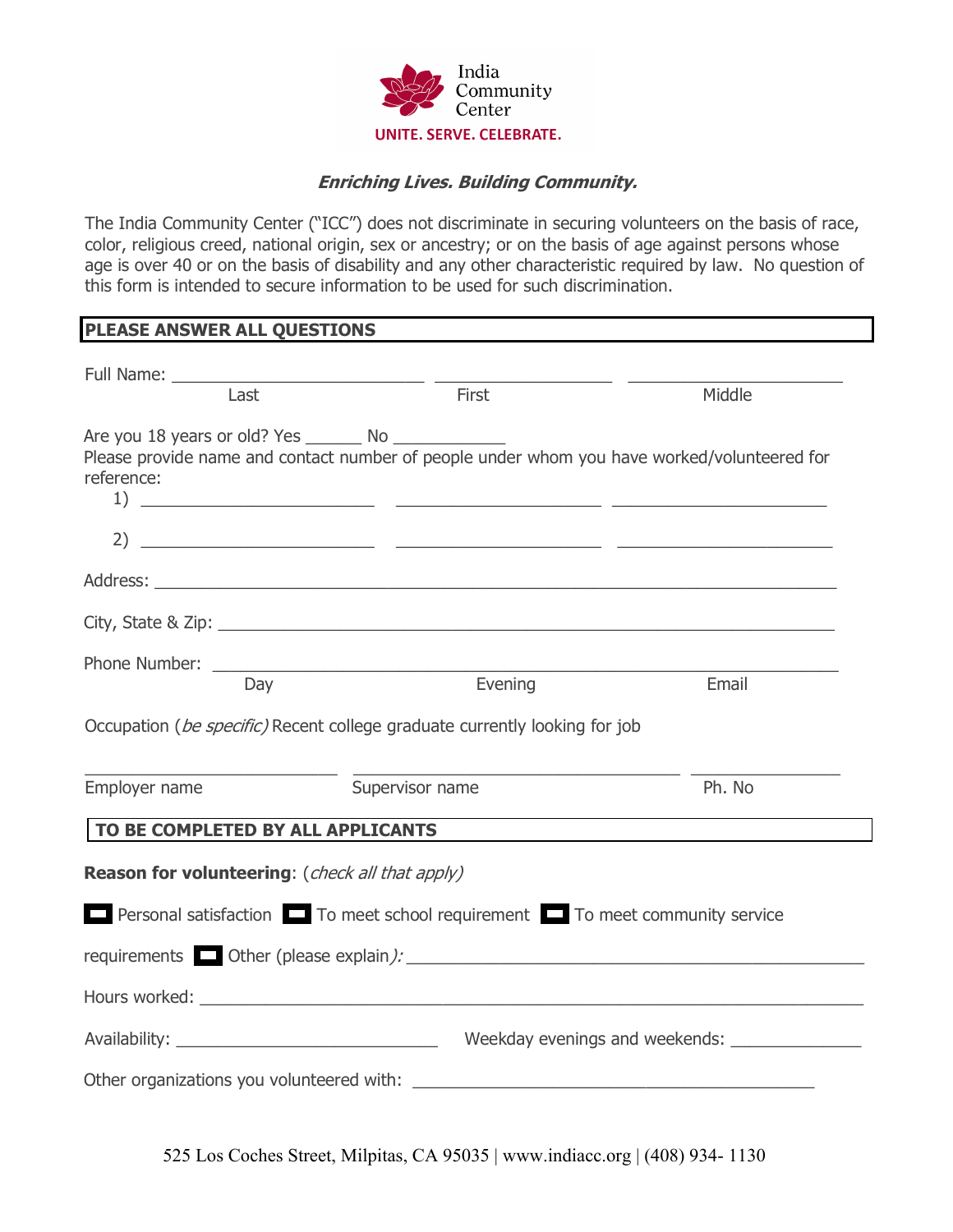

| <b>CERTIFICATIONS</b>                                                                                              |                                      |                                                         |                                                                       |                |  |  |
|--------------------------------------------------------------------------------------------------------------------|--------------------------------------|---------------------------------------------------------|-----------------------------------------------------------------------|----------------|--|--|
|                                                                                                                    |                                      |                                                         | First Aid: Yes No Type _______________ Expiration Date: ___________   |                |  |  |
| CPR:                                                                                                               |                                      |                                                         |                                                                       |                |  |  |
|                                                                                                                    | <b>VOLUNTEER REFERENCES</b>          |                                                         |                                                                       |                |  |  |
|                                                                                                                    |                                      |                                                         | In what area would you live to volunteer? (Check as many as you like) |                |  |  |
|                                                                                                                    | $\Box$ Administrative $\Box$ Fitness |                                                         | $\Box$ Camps<br>Table Tennis Center                                   |                |  |  |
| Community Clubs Marketing                                                                                          |                                      |                                                         | $\Box$ Membership                                                     | Medical Clinic |  |  |
| $\blacksquare$ Events                                                                                              |                                      |                                                         | Senior Programs <b>Fundraising</b><br>$\Box$ Sevathon                 |                |  |  |
| When do you like to volunteer?                                                                                     |                                      |                                                         |                                                                       |                |  |  |
| Weekday-Day Time Weekend-Day Time Weekday-Evenings Weekend-Evenings                                                |                                      |                                                         |                                                                       |                |  |  |
| REFERANCES (May include one relative) Name of the Second Seconds and Seconds and Seconds and Seconds and Seconds A |                                      |                                                         |                                                                       |                |  |  |
| 1)                                                                                                                 |                                      | <u> 1989 - Johann Barbara, martin amerikan basar da</u> |                                                                       |                |  |  |
| Name                                                                                                               |                                      |                                                         | Relationship to the applicant                                         | Phone          |  |  |
| 2) Name                                                                                                            |                                      |                                                         | Relationship to the applicant<br>Phone                                |                |  |  |
| <b>EMERGENCY CONTACT (Whom should ICC contact in case of emergency)</b>                                            |                                      |                                                         |                                                                       |                |  |  |
|                                                                                                                    |                                      |                                                         |                                                                       |                |  |  |
| 1)<br>Name                                                                                                         |                                      |                                                         | Relationship to the applicant Phone                                   |                |  |  |
| 2)                                                                                                                 |                                      |                                                         |                                                                       |                |  |  |
| Name                                                                                                               |                                      |                                                         | Relationship to the applicant                                         | Phone          |  |  |
| TO BE COMPLETED BY ALL APPLICANTS                                                                                  |                                      |                                                         |                                                                       |                |  |  |

Have you ever been convicted of a criminal offence? (Felony or misdemeanor)? (You may omit traffic offences, any convictions which have been sealed, expunged or statutorily eradicated, convictions more than two years old for marijuana related offences for personal use and misdemeanors for which probation was completed and the case judicially dismissed)